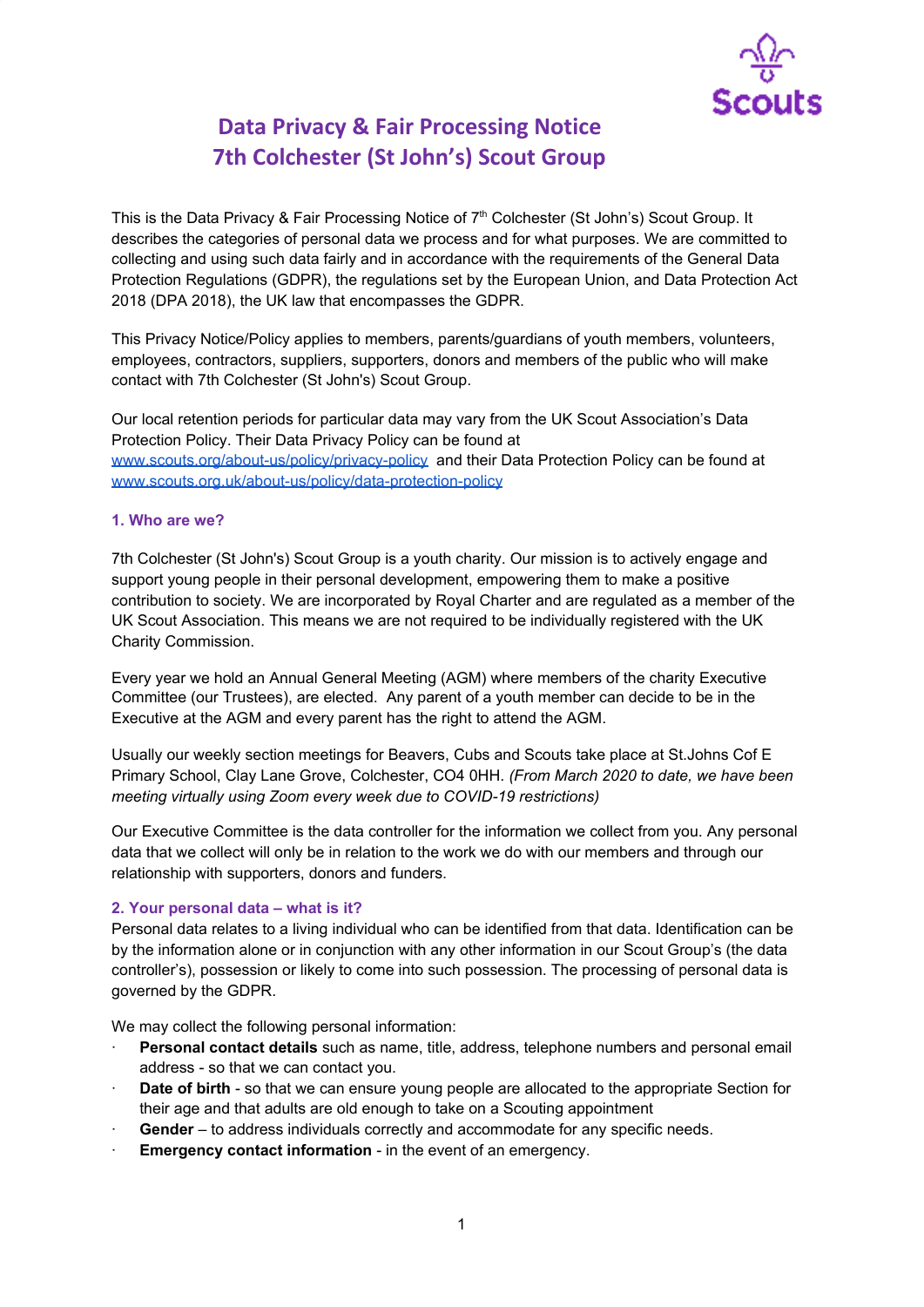- · **Government identification numbers** e.g. national insurance, driving licence, passport to be able to process volunteer criminal record checks.
- · **Training records** so that members can track their progression through the Scout programme or adult training scheme.
- · **Race or ethnic origin** to make suitable arrangements based on members' cultural needs.
- · **Health records** to make suitable arrangements based on members' medical needs.
- · **Criminal records checks** to ensure Scouting is a safe space for everyone.
- **School data** requested when Beavers join the Group, to help settle Young People into lodges with peers from their school

#### **3. How we gather personal information**

The majority of the personal information we hold is provided to us directly by parents / legal guardians in either paper form or preferably via our online membership system. In the case of an adult member, data may also be provided by third party reference agencies, such as the Disclosure and Barring Service (DBS).

Where a member is under the age of 18, this information will only be obtained from a parent / guardian and cannot be provided by the young person.

#### **4. How do we process your personal data?**

We comply with our obligations under the "GDPR" by keeping personal data up to date with your assistance; by storing and destroying it securely; by not collecting or retaining excessive amounts of data; by protecting personal data from loss, misuse, unauthorised access and disclosure and by ensuring that appropriate technical measures are in place to protect personal data.

We process the data to have the ability to contact the member, parents and quardians to inform them of meetings and events that the group may be running or attending.

We use personal data for the following purposes:

- personal and medical information is collected for the protection of that person whilst in the care of the Scout Group
- religious data may be collected to enable us to respect a person's beliefs with regards to activities, food and holidays
- to enable us to provide a voluntary service for the benefit of the public in a particular geographical area as specified in our constitution
- to administer membership records
- to fundraise and promote the interests of the Scout Group
- to manage our volunteers
- to maintain our own accounts and records (including the processing of gift aid applications);
- to inform you of news, events, activities and services running at 7th Colchester (St John's) Scout Group

#### **5. What is the legal basis for processing your/your child(ren)'s personal data?**

We only use your personal information where it is permitted by the laws that protect your privacy rights. We only use personal information where:-

a) We need to use the information to comply with our legal obligations

b) We need to use the information to contact you regarding meetings, events, collection of membership fees etc, (i.e. for the day to day running of the group)

c) It is fair to use the personal information in your interests, where there is no disadvantage to you – this can include where it is in our interests to contact you about products or services within Scouting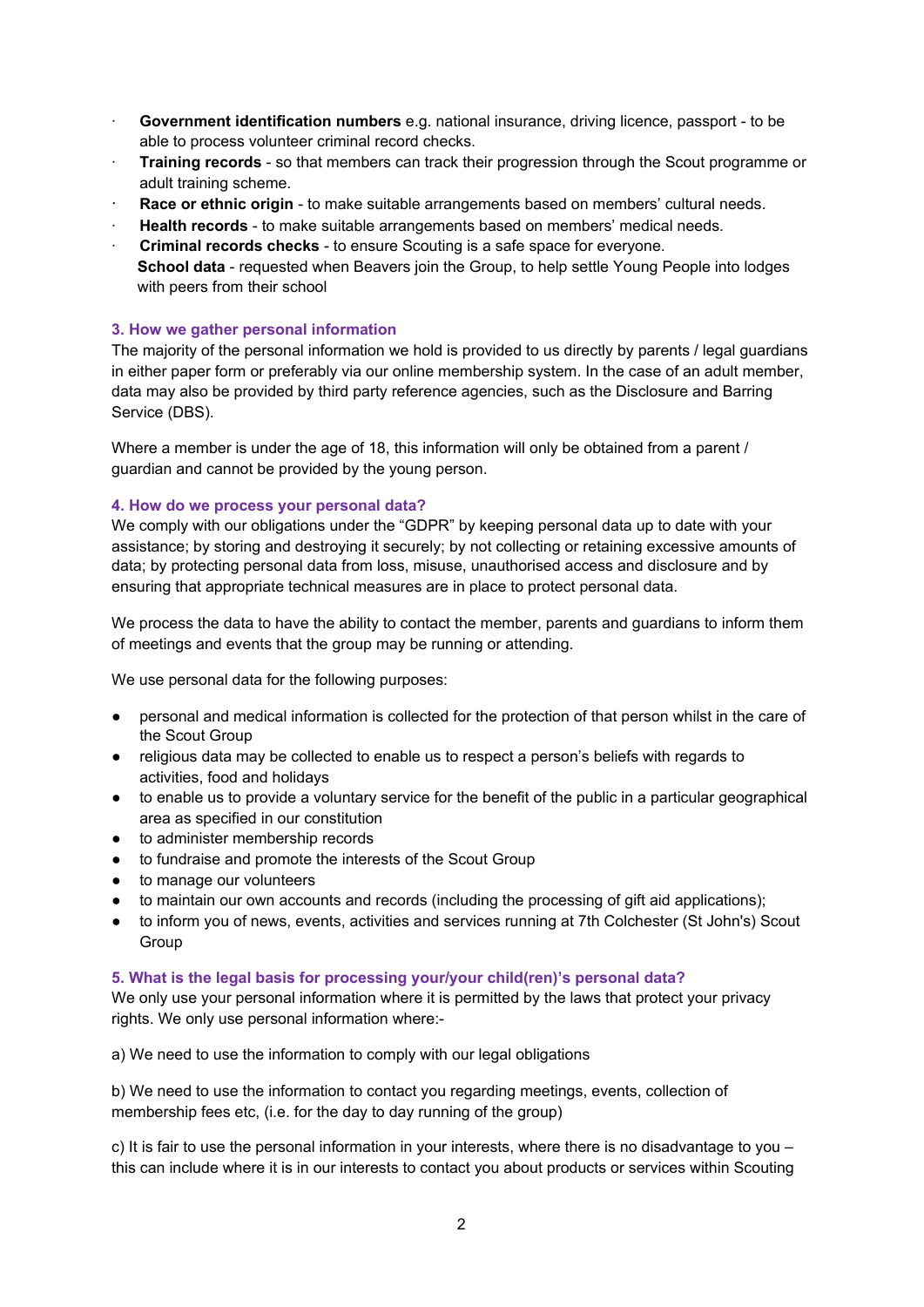d) The processing is necessary for the person's legitimate interests or the legitimate interests of our Scout Group unless there is a good reason to protect the individual's personal data which overrides those legitimate interests

#### **6. How we store personal data**

We are committed to the protection of your personal information. We generally store personal information in one of two secure digital online database systems, where access to that data is restricted and controlled. It is kept only for as long as necessary for the purpose for which it is used. We have two paperwork archives – Accounting archive is kept in line with the Charities retention schedule, and a 7<sup>th</sup> Colchester Historic archive.

**Compass** is the online membership system of The Scout Association. It is used for the collection and storage of Adult personal data.

**Online Scout Manager** is an online membership system run by Online Youth Manager Ltd. This is a secure membership database where we store the personal information of Adults and Youth members for the day to day running of the group.

**Google Suite** - cloud data storage for the Group, holding policies, procedures and central records including financial information for the purposes of financial accounting of the Group. Also contains details of ad hoc activities.

**Printed records and event data -** paper is still occasionally used within the sections to capture and retain some data. For example:

- Health and contact records update forms.
- Gift Aid Collection forms.
- Events consent from parents.
- Events coordination with event organisers.
- Award notifications/nominations

In the case of joining forms, health and contact update forms, this information is securely held by the leader or Membership manager and transferred to our secure digital systems as soon as possible before the paper form is destroyed.

## **Gift Aid**

The collection forms will be securely held by the Group Treasurer to aid in the collection of Gift Aid for monthly membership fees. We have a legal obligation to retain this information for 7 years after our last claim. New Gift Aid declarations are collected via Online Scout Manager and managed there.

#### **Events**

As a member of 7th Colchester (St John's) Scout Group, it is hoped parents and Young People will take up the opportunity to attend events and camps. Where it is necessary to fulfil our legal obligations, we will be required to potentially have a less secure means to access personal information, such as printouts of personal contacts and medical information, (including specific event contact forms), rather than relying on secure digital systems, as often the events are held where internet and digital access will not be available. We will minimise the use of paper to only what is required for the event/camp.

We will ensure:-

- a) Transfer of paper is secure, such as physical hand to hand transfer or registered post.
- b) Paper forms are securely destroyed after use.
- c) Secure destruction will be through a shredding machine or securely burned.
- d) Always keeping the paper records secure, especially when in transit, by using: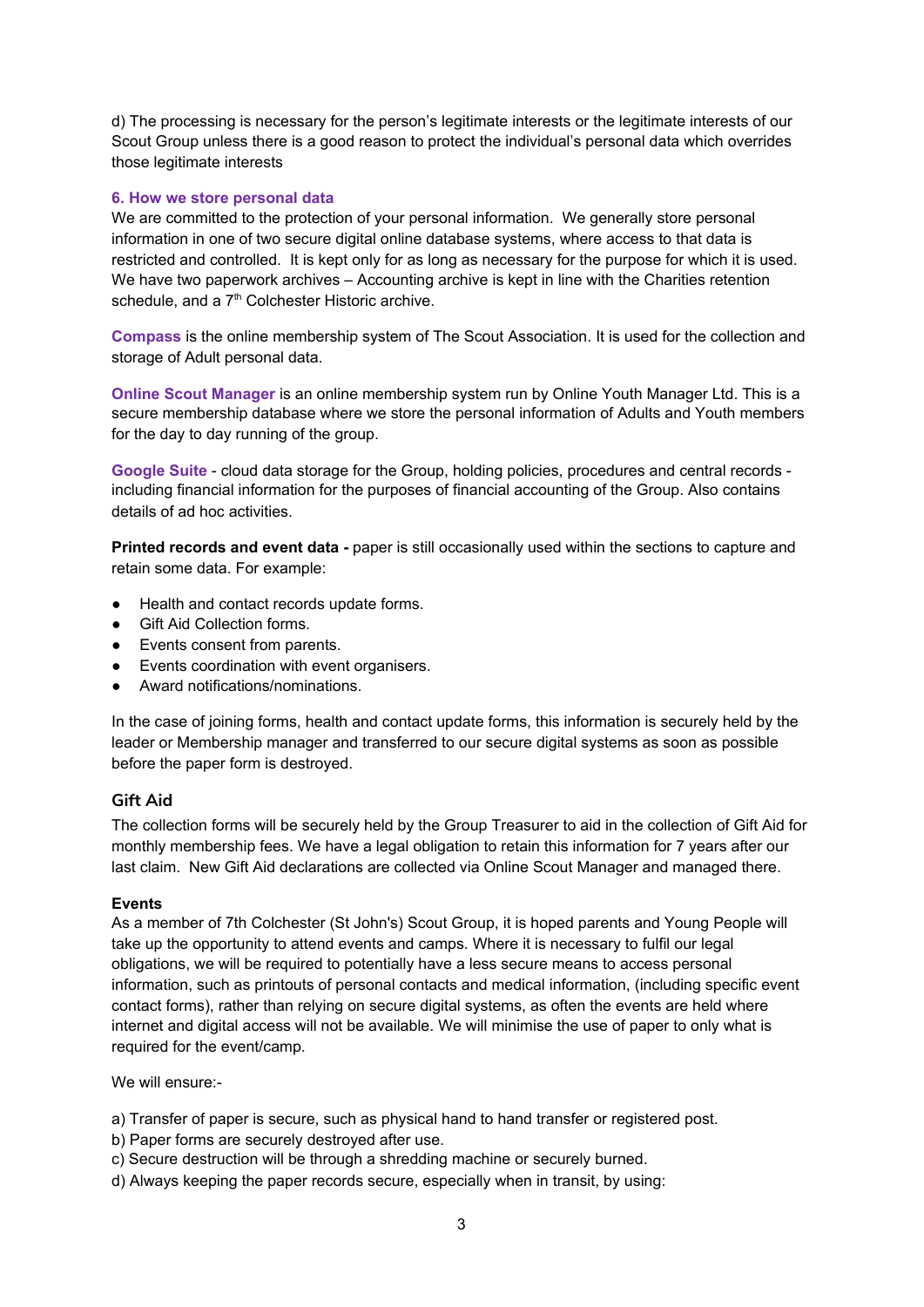- i. A lockable container
- ii. A lockable filing cabinet if long term stored.

e) If transferred to somebody, we will audit that they return them when the event is complete.

# **7. Sharing and transferring personal Information**

We will only normally share personal information within our Scout Group with our Leaders and Executive members.

We will, however, share your personal information with others outside our Scout Group where we need to meet or enforce a legal obligation. This may include Colchester North District Scouts, The Scout Association and its insurance subsidiary "Unity", local authority services and law enforcement. We will only share your personal information to the extent needed for specific purposes.

If you move from 7th Colchester (St John's) Scout Group to another Scout Group or Explorer Scout Unit we will transfer your personal information to them.

## **Photographs**

We use Online Scout Manager system to record a parent/guardian's consent or declinature to give permission for use of photographs.

There are occasions and events where we **are** a data controller, and others where we **are not** a data controller. There is a risk at public events that photographs may be taken by people outside our Group and distributed. Parents need to decide whether or not to send their child to these public events. If we wish to include a photograph of some of our Young People in a media article outside of the Group, we will request parent/guardians' express permission on each occasion.

#### **Awards**

Sometimes we may nominate a member for a national award, such as Queen's Scout or Duke of Edinburgh award. Such nominations require we provide contact details to the awarding organisation; this is may be done on paper via registered post or via email.

We will never sell your personal information to any third party for the purposes of marketing.

Your personal data will be treated as strictly confidential. We will only share your data with third parties outside of the organisation where there is a legitimate reason to do so. We will take steps to anonymise the data we provide (i.e. collective reporting on gender, ethnicity, age, etc.). If identifiable data is to be shared, we will seek your consent.

## **Third Party Data Processors**

7th Colchester (St John's) Scout Group employs the services of the following third-party data processors:

- **The Scout Association** via its adult membership system "Compass" which is used to record the personal information of leaders, adults and parents who have undergone a Disclosure and Barring Service (DBS) check.
- **Online Youth Manager Ltd (Online Scout Manager)** used to record personal information, badge records, event and attendance records. We have a data processing agreement in place with Online Youth Manager, more information is available at <https://www.onlinescoutmanager.co.uk/security.php>
- **Google Suite –** secure online storage of documentation such as group policies, meeting minutes, AGM documentation, Group accounts, action logs for members of the Executive Committee.
- **Whats App** all sections have a parents' Whats App group to share information about events, badges and weekly meetings. The Leaders and Executive teams also have Whats App groups to assist regular communication. Full details of these groups are contained in Appendix 1.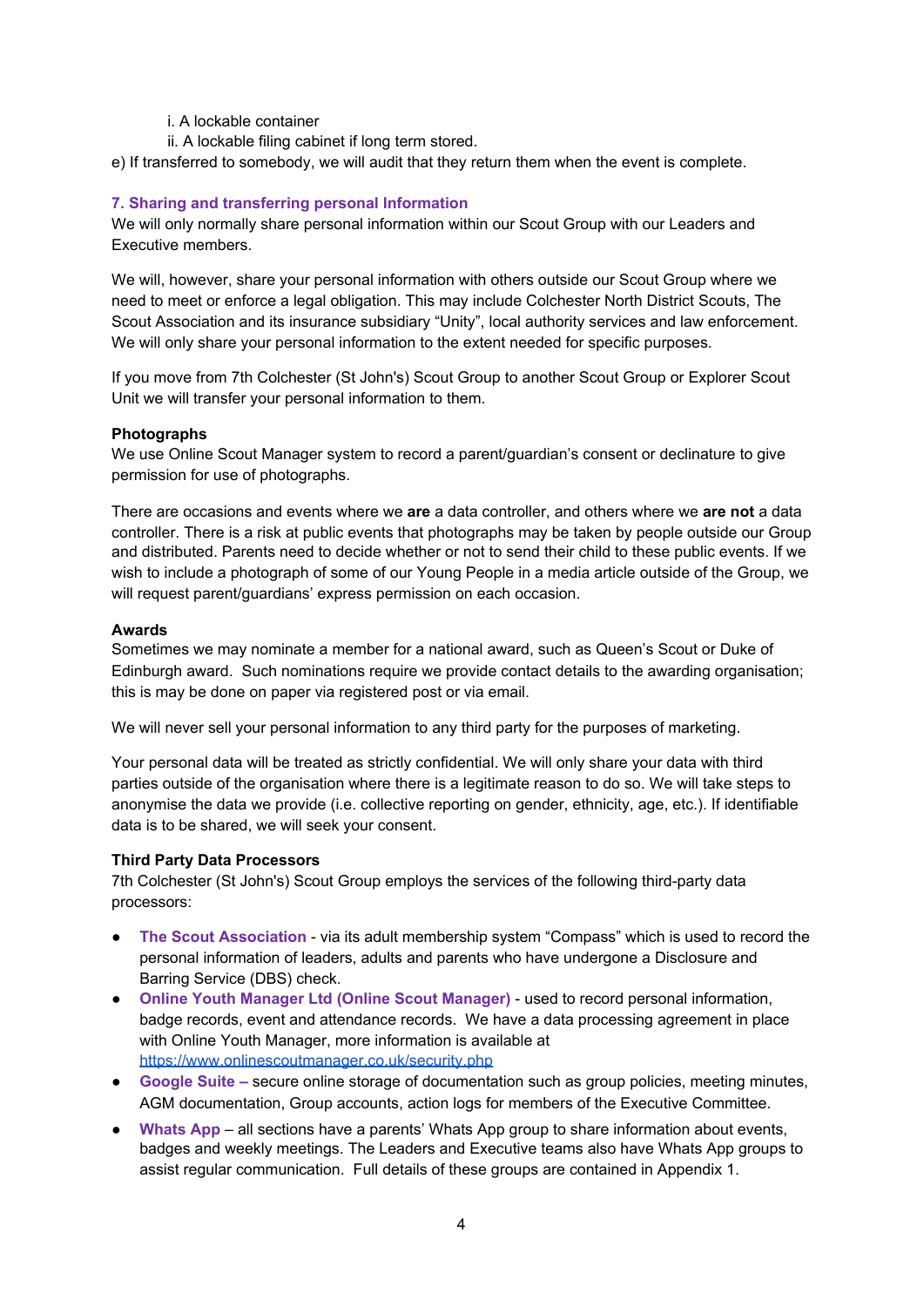- **Facebook** we have a closed, private 7th Colchester (St John's) Scout Group page to share news and photos/information about events.
- **Zoom –** since March 2020, during the COVID-19 pandemic, we have been hosting weekly Section meetings using video conferencing technology through Zoom. Meetings are not recorded. This situation will continue until we can return to face to face Scouting safely, in line with The Scouts Association guidelines.

## **Online Scout Manager and The Scout Association Partnership**

In July 2020, 7<sup>th</sup> Colchester Scouts agreed to participate in a pilot, working in partnership with The Scouts Association (TSA) and Online Scout Manager (OSM). Although OSM and Scouts' systems won't be merging at this stage, they are exploring ways to simplify processes and make life easier for Scouting Groups.

Data protection implications of this pilot include:

- **Scout Group Executive Committees** remain independent **data controllers** for youth membership data and that of their parents.
- **OSM** remain the **data processor** for the data added to OSM.
- **TSA** will become an independent **data controller** of the member data that they take from OSM and put into their systems in the event of them using OSM to obtain the information, which will only be as a last resort or emergency for a specific safeguarding case. This is a subtle but important point as the member's name, contact details and date of birth will be added to their internal safeguarding systems, which will make them a data controller of that data too. This will not give them any rights to edit the data in OSM, and Scouts will be liable for the security of the data in their systems.
- Authorised staff at TSA will also be looking at anonymous data in OSM, which isn't personally identifiable. This will be general membership data (numbers, ages, postcodes, genders, groups) so they can report on national trends: not at local Group level.

This approach has been agreed by the Scouts Information Governance team, the OSM Data Protection Officer and the Information Commissioners Office.

## **Automated decision-making**

7th Colchester (St John's) Scout Group does not have any automated decision-making systems.

## **Transfers outside the UK**

7th Colchester (St John's) Scout Group will not transfer your personal information outside of the UK, with the exception where an event is taking place outside of the UK and it is necessary to provide personal information to comply with our legal obligations, although generally such an event will have its own data collection form which will be securely held and disposed of after the event.

#### **8. How long do we keep your personal data?**

We will retain your personal information throughout the time you/your child(ren) are a member of 7th Colchester (St John's) Scout Group.

We will retain your/your child(ren)'s full personal information for a period of one year after you/they have left our Group, and in a much more limited form (just name, badge and attendance records) for a period of up to 15 years (or until the age 21) to fulfil our legal obligations for insurance and legal claims.

We will also keep any Gift Aid Claim information for the statutory 7 years as required by HMRC, which may be beyond age 21.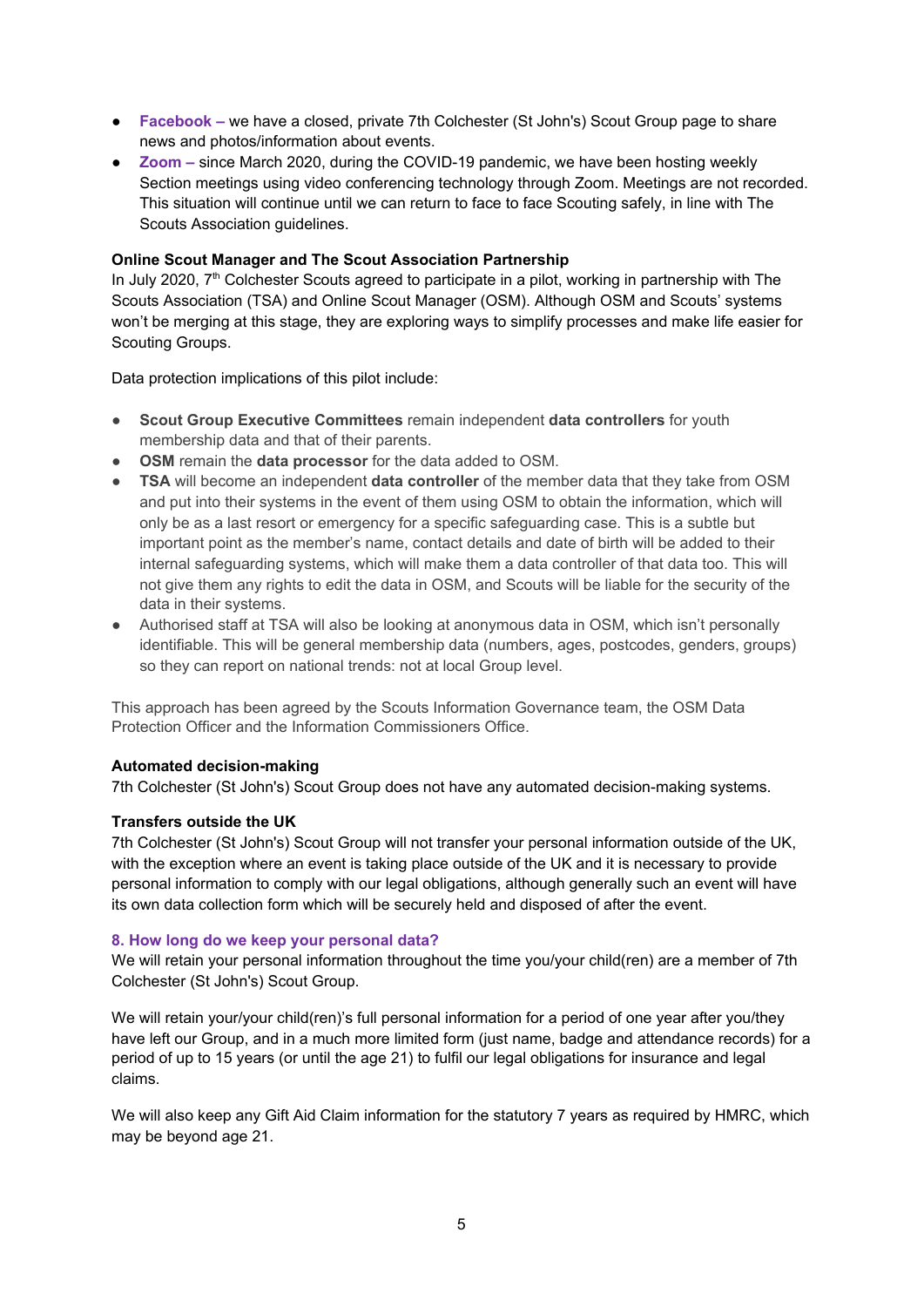#### **9. Your rights and your personal data**

Unless subject to an exemption under the GDPR, you have the following rights with respect to your personal data:

You have the right to object to how we process your personal information. You also have the right to access, correct, sometimes delete and restrict the personal information we use. In addition, you have a right to complain to us and to the data protection regulator.

- The right to rectification –you can update your data if it is inaccurate or if something is missing. You can view and edit your personal information directly on our online membership systems Online Scout Manager (for our Young People) and Compass (for our Leaders).
- The right to restrict processing  $-$  if you think there is something wrong with the data being held about you, or you are not sure if we are complying with rules, you can restrict any further use of your data until the problem is resolved.
- The right to data portability if you ask us we will have to share your data with you in a way that can be read digitally – such as a pdf. This makes it easier to share information with others.
- $\bullet$  The right to object you can object to the ways your data is being used. This should make it easier to avoid unwanted marketing communications and spam from third parties.

Please contact your child(ren)'s leader, our Group Scout Leader or our Data Protection Lead for more information, in the first instance.

#### **10. Further processing**

If we wish to use your personal data for a new purpose, not covered by this Data Protection Notice, then we will provide you with a new notice explaining this new use prior to commencing the processing and setting out the relevant purposes and processing conditions. Where and whenever necessary, we will seek your prior consent to the new processing.

#### **11. Contact Details**

To exercise your rights, or raise a query or complaint, please in the first instance contact our Data Protection Lead - Clare Chatfield at 7th Colchester (St John's) Scout Group email **clare.chatfield@7thcolchesterscoutgroup.org.uk**

You can also contact the Information Commissioners Office on 0303 123 1113 or via email https://ico.org.uk/global/contact-us/email/ or at the Information Commissioner's Office, Wycliffe House, Water Lane, Wilmslow, Cheshire. SK9 5AF.

*Reviewed and updated: 19 January 2021*